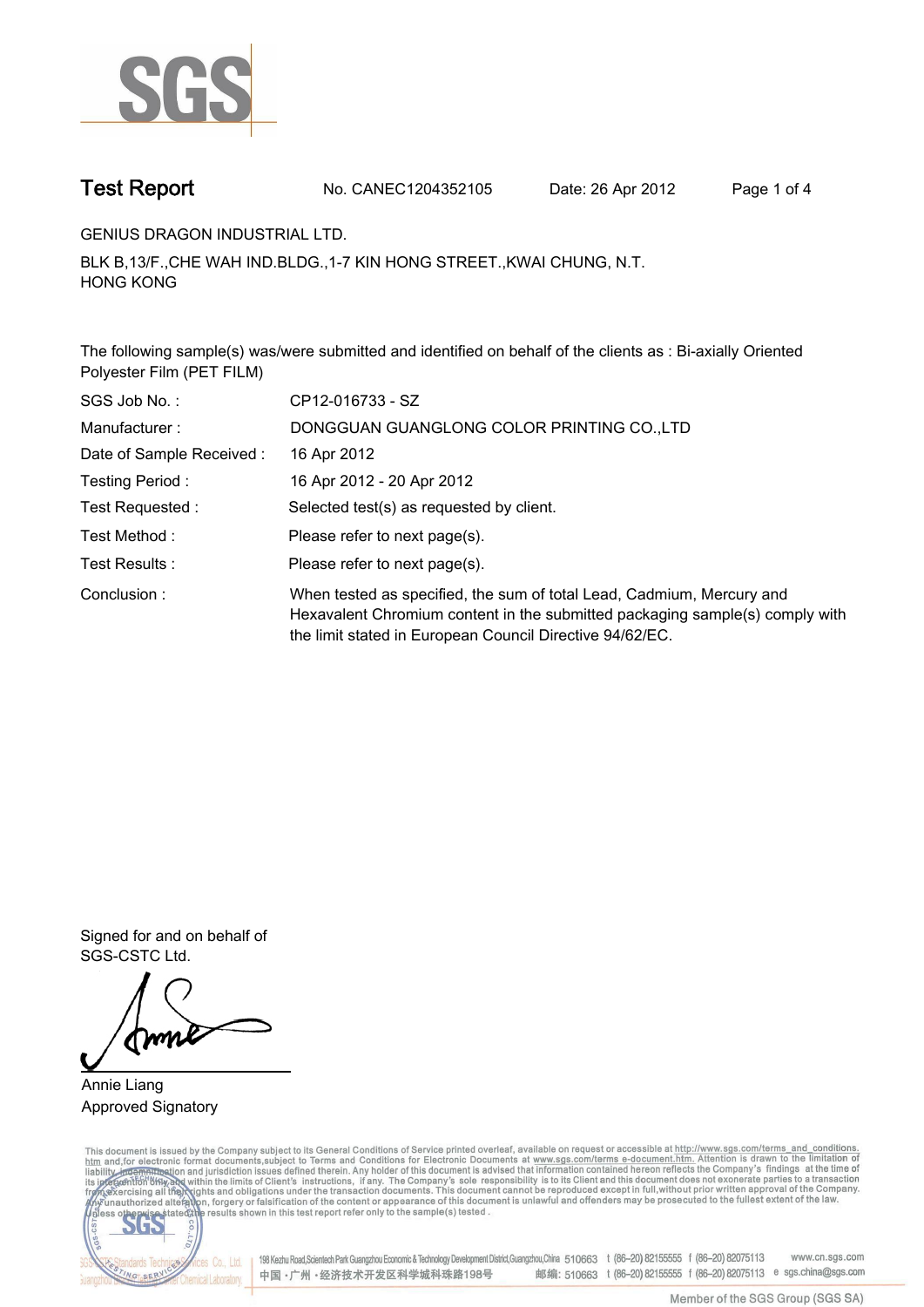

**Test Report. No. CANEC1204352105 Date: 26 Apr 2012. Page 2 of 4.**

**Test Results :.**

**Test Part Description :.**

| Specimen No. | SGS Sample ID    | <b>Description</b> |  |
|--------------|------------------|--------------------|--|
|              | CAN12-043521.001 | Transparent film   |  |

dards Teo

NG SERY

Chemical Laboratory.

**Remarks :.(1) 1 mg/kg = 1 ppm = 0.0001%.**

**(2) MDL = Method Detection Limit.**

- **(3) ND = Not Detected ( < MDL ).**
- **(4) "-" = Not Regulated.**

## **European Directive 94/62/EC – Total Lead, Cadmium, Mercury and Hexavalent Chromium Content.**

**Test Method :. With reference to GZTC CHEM-TOP-174-01. Analysis of Cadmium, Lead, Mercury were performed by ICP-OES. Analysis of Hexavalent Chromium (Cr(VI)) was performed by UV-Vis.**

| Test Item(s)                 | Limit                    | <u>Unit</u> | <b>MDL</b> | <u>001</u> |
|------------------------------|--------------------------|-------------|------------|------------|
| Cadmium (Cd)                 | ۰                        | mg/kg       | 5          | ND         |
| Lead (Pb)                    | ۰                        | mg/kg       | 5          | ND         |
| Hexavalent Chromium (CrVI)   | $\overline{\phantom{a}}$ | mg/kg       | 5          | ND         |
| Mercury (Hg)                 | ۰                        | mg/kg       | 5          | ND         |
| Total (Pb + Cd + Cr VI + Hg) | 100                      | mg/kg       |            | ND         |

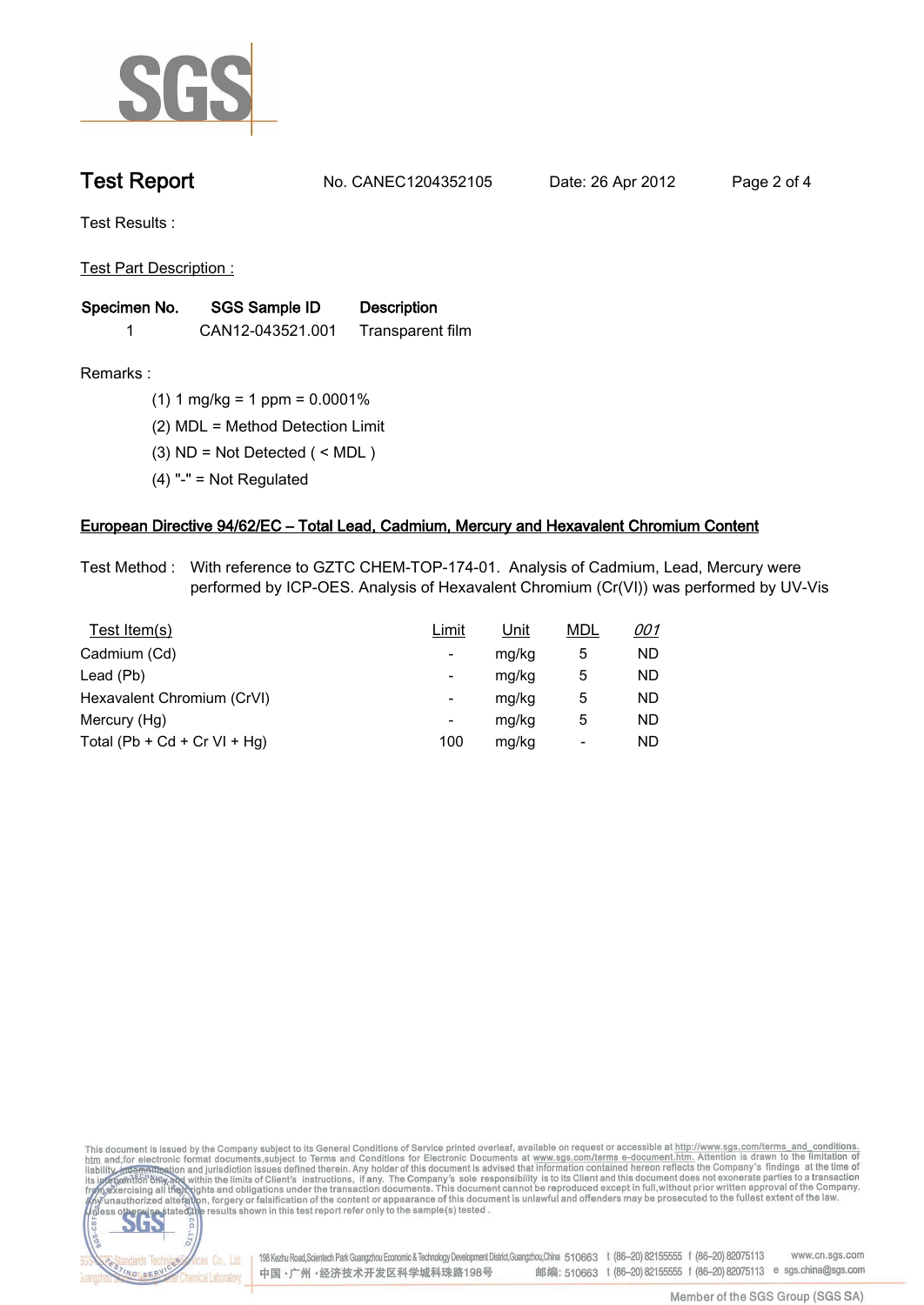

NG SER

**Chemical Laboratory** 

**Test Report. No. CANEC1204352105 Date: 26 Apr 2012. Page 3 of 4.**

# **ATTACHMENTS Pb/Cd/Hg/Cr6+ Testing Flow Chart**

**1)** Name of the person who made testing: Bella Wang

2) Name of the person in charge of testing: Adams Yu